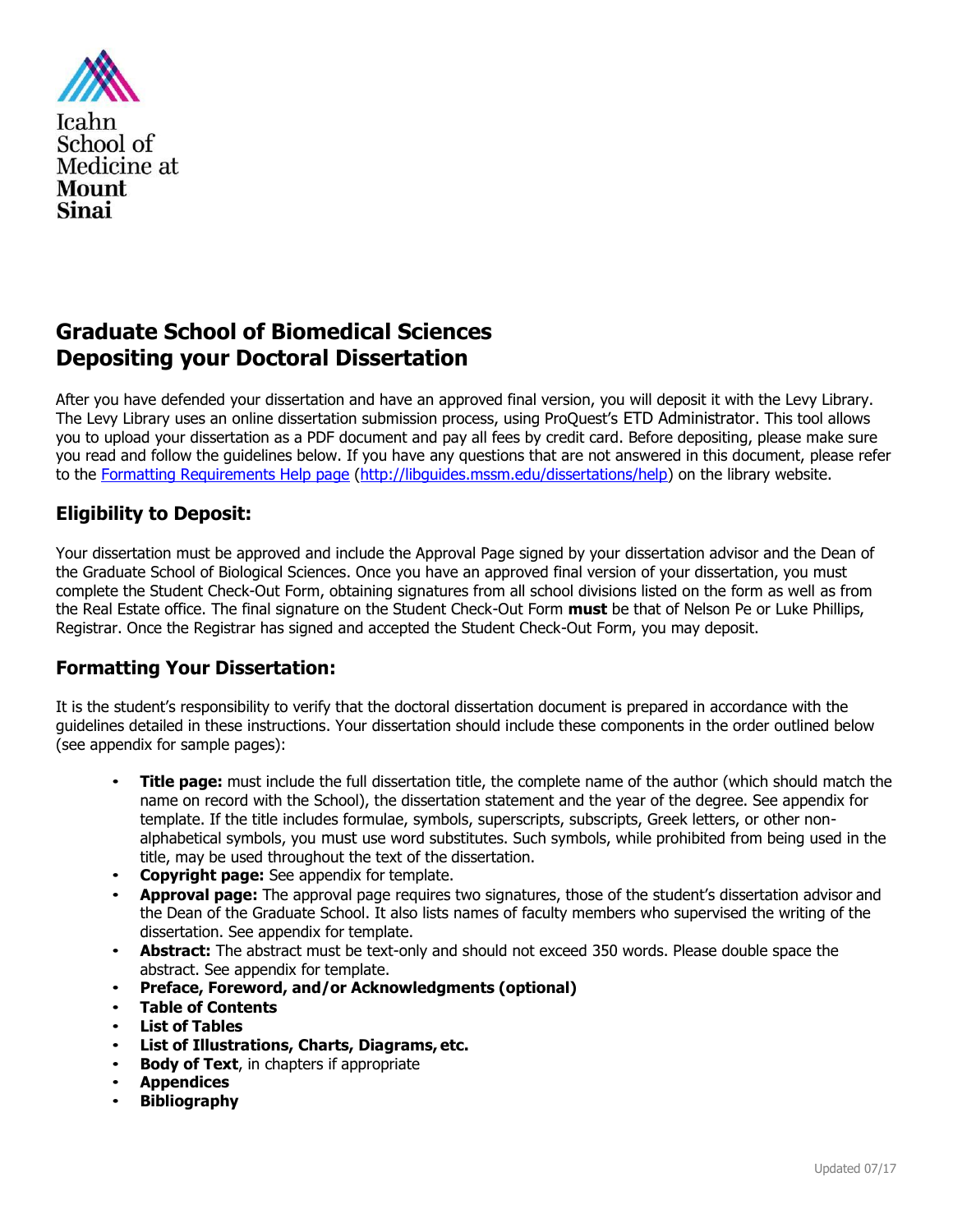#### **Formatting guidelines:**

**Margins**: Top, bottom, left and right margins must be 1 inch.

**Pagination**: Preliminary pages are numbered in lowercase Roman numerals. The title page is not numbered, but is counted in the preliminary pagination. The body of the text must be numbered consecutively starting over from one in Arabic numbers beginning with the first page of the text and including appendix, and bibliography. All pages except the title page must be numbered. Pages should be numbered in the center bottom of the page.

**Spacing**: The text and the abstract should be double-spaced. Each footnote, note, and bibliographical entry should be single-spaced with double-spacing between entries.

**Font**: The font must be uniform throughout the work. The font size should be 10 to 12 point. ETD Administrator requires you to embed all fonts. Embedding the fonts ensures that your manuscript's formatting will translate clearly and consistently when it is converted to PDF. There are several ways to embed fonts:

On a PC:

To embed fonts in Microsoft Word 2003, create your manuscript using a TrueType font (NOT a scalable font). Some examples of TrueType fonts: Arial 10 pt., Garamond 12 pt., Tahoma 10 pt., Verdana 10 pt., and Times New Roman 12 pt. To embed the font, click on Options in the Tools menu. Then click the Save tab. Select the Embed TrueType fonts check box, and save your document. Once embedded in your Word document, the fonts will be embedded in the PDF when it is created.

To embed fonts in Microsoft Word 2007, create your manuscript using a TrueType font. Click on the circular Office button in the upper left corner of Microsoft Word. Click the Word Options button found in the bottom right corner. Choose Save from the left sidebar. Check the box next to Embed fonts in the file. Click OK and save your document. Once embedded in your Word document, the fonts will be embedded in the PDF when it is created.

Using Microsoft Word 2010, create your manuscript using a TrueType font. When you save the document as a PDF (File  $\rightarrow$  Save as  $\rightarrow$  Save as type: PDF), click the Options button in the Save as dialog window. Under PDF Options, check the box next to ISO 19005-1 Compliant.

On a Mac:

If you create your PDF using Word 2008 or 2011, fonts are automatically embedded in the document; you don't have to do anything extra.

If you are not using Word 2008 or 2011, create your document and convert it to PDF using any available tool (ETD Administrator offers a PDF conversion tool if you do not have one). Then, open the PDF using the Preview function of OS X (e.g., ctrl-click the icon, and choose "Preview"). Select File  $\rightarrow$  Save As... and choose PDF. This re-saves the document, this time embedding the fonts.

**Footnotes**: Footnotes should be single-spaced at the bottom of the appropriate page. If you prefer, notes may be arranged as notes at the end of each chapter; in that case, each note should be single-spaced, with double-spacing between notes.

**Illustrations, Charts, Photographs and Multimedia**: You may include color illustrations, charts, graphs, tables, images, spreadsheets, computer code, and multimedia files. Include tables, graphs and images in the document itself. For multimedia or related documents such as spreadsheets or databases, you will be given opportunity to upload them as supplemental files within the ETD Administrator. Do not embed media files in your PDF! If you use multimedia material covered under someone else's copyright, you must provide written permission to ProQuest.

**Previously Copyrighted Material**: If articles, photographs, charts, tables, etc. for which you do not hold the copyright ( i.e. articles you've written for which you've signed away the copyright to the publisher) are included in the Doctoral Dissertation, permission must be obtained from the copyright holder for their use, and the written permission must be uploaded as a Supplementary File. You must reformat previously published articles according to ISMMS formatting guidelines. Journal/publisher PDFs may not be submitted.

**Citation Style:** The manual recommended for style and methods of documentation is A Manual for Writers of Term Papers, Theses, and Dissertations, by Kate L. Turabian (Seventh Edition, Chicago, University of Chicago Press, 2007). We recommend that you consult with your advisors about what style guide they recommend.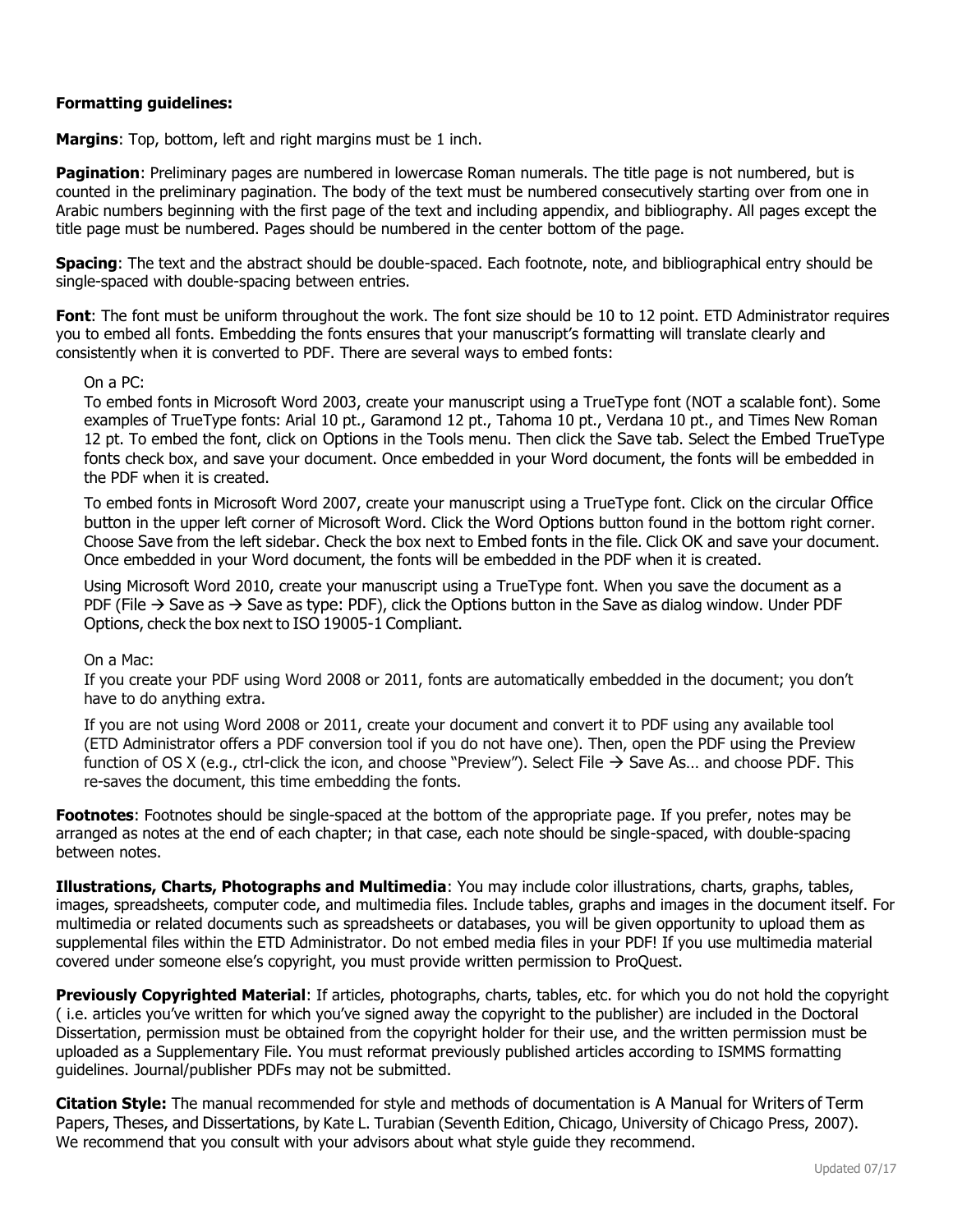# **Depositing Your Dissertation:**

To deposit your dissertation, you will use ProQuest's ETD Administrator:

- 1. Go to <http://www.etdadmin.com/mtsinai> and choose "Submit my dissertation/thesis".
- 2. Select Icahn School of Medicine at Mount Sinai from the list.
- 3. Create an account or log in using an existing account.
- 4. Once you create an account, ETD Administrator will walk you through the steps of accepting the publishing agreement and uploading the relevant files and information about your submission. Your dissertation must be submitted as a single PDF document. If you have not already converted it to PDF, you will be given the opportunity to convert your Microsoft Word file into PDF using the PDF Conversion tool. All components of your manuscript should be in a single Microsoft Word file before using this tool. You will also be able to submit supplementary files, such as multimedia documents.
- 5. You **must** include a scanned copy of your signed Approval Page in your dissertation (page iii see Appendix for example). If you do not have access to a scanner, please feel free to use the scanners in the Levy Library.

Merge the scanned, signed Approval Page into your dissertation document (e.g. with Microsoft Word or Adobe Acrobat Pro).

- 6. If you so choose, ProQuest will handle copyright registration on your behalf with the Library of Congress. This is optional, but STRONGLY RECOMMENDED.
- 7. You may choose to delay the release of your work via ETD Administrator.
- 8. You may order bound copies for personal use.
- 9. Payment is remitted by credit card as part of the submission process.
- 10. After you complete your submission, Levy Library staff will review the submission before sending it to ProQuest. You may be asked via email to make formatting revisions.
- 11. You will be able to log in to ETD Administrator to check the status of your dissertation submission and make revisions.
- 12. For answers to Frequently Asked Questions about ETD Administrator, please visit: [http://www.etdadmin.com/cgi-bin/main/faq?siteId=224#submit. T](http://www.etdadmin.com/cgi-bin/main/faq?siteId=224&submit)he FAQs provide useful information about the submission and revision process and technical requirements. You may also contact ProQuest directly a[tetdsupport@proquest.com.](mailto:etdsupport@proquest.com)

| ×<br>I<br>. .<br>. .<br>۰.<br>. .<br>×. |
|-----------------------------------------|
|-----------------------------------------|

| <b>Publishing Fee: choose one</b> |        |                        |
|-----------------------------------|--------|------------------------|
| <b>Traditional Publishing</b>     | \$0    | Required (choose one)  |
| Open Access Publishing            | \$95   |                        |
| <b>Copyright Fee</b>              | \$55   | Optional / recommended |
|                                   |        |                        |
| <b>Personal Copies</b>            | Varies | Optional               |

Fees must be paid by credit card as part of the submission process. Fees are subject to change.

### **Deadlines:**

While the doctoral dissertation may be deposited at any time during the year, please contact your department for deadlines and enrollment requirements.

The doctoral degree requirements are considered met after the student's record is cleared by the Graduate School, all fees owed to the Icahn School of Medicine at Mount Sinai and the Mount Sinai Real Estate Department are paid, and on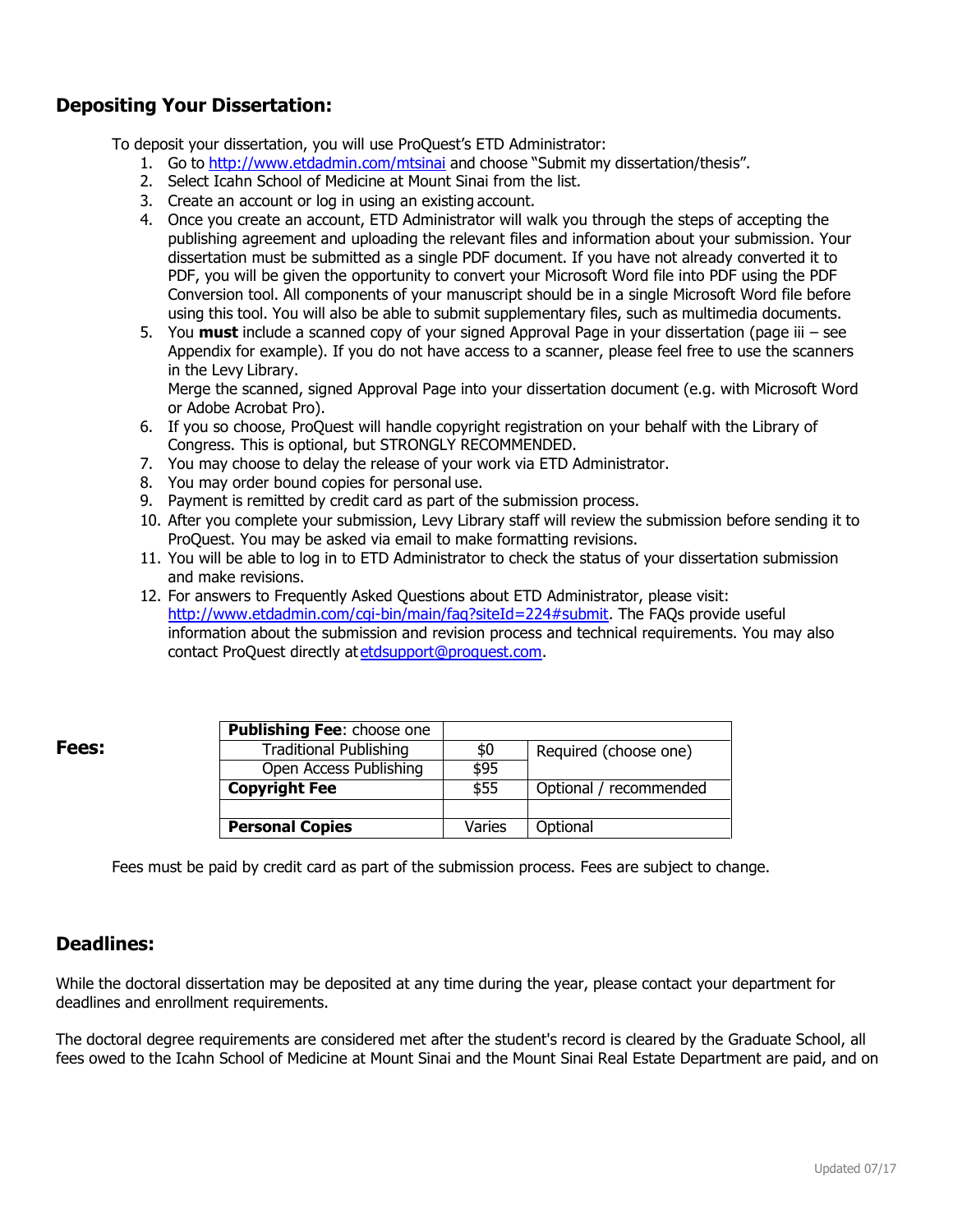the date the dissertation is deposited. Students that are delinquent in their accounts with any division of the School or Real Estate office will not be approved for deposit of the doctoral dissertation.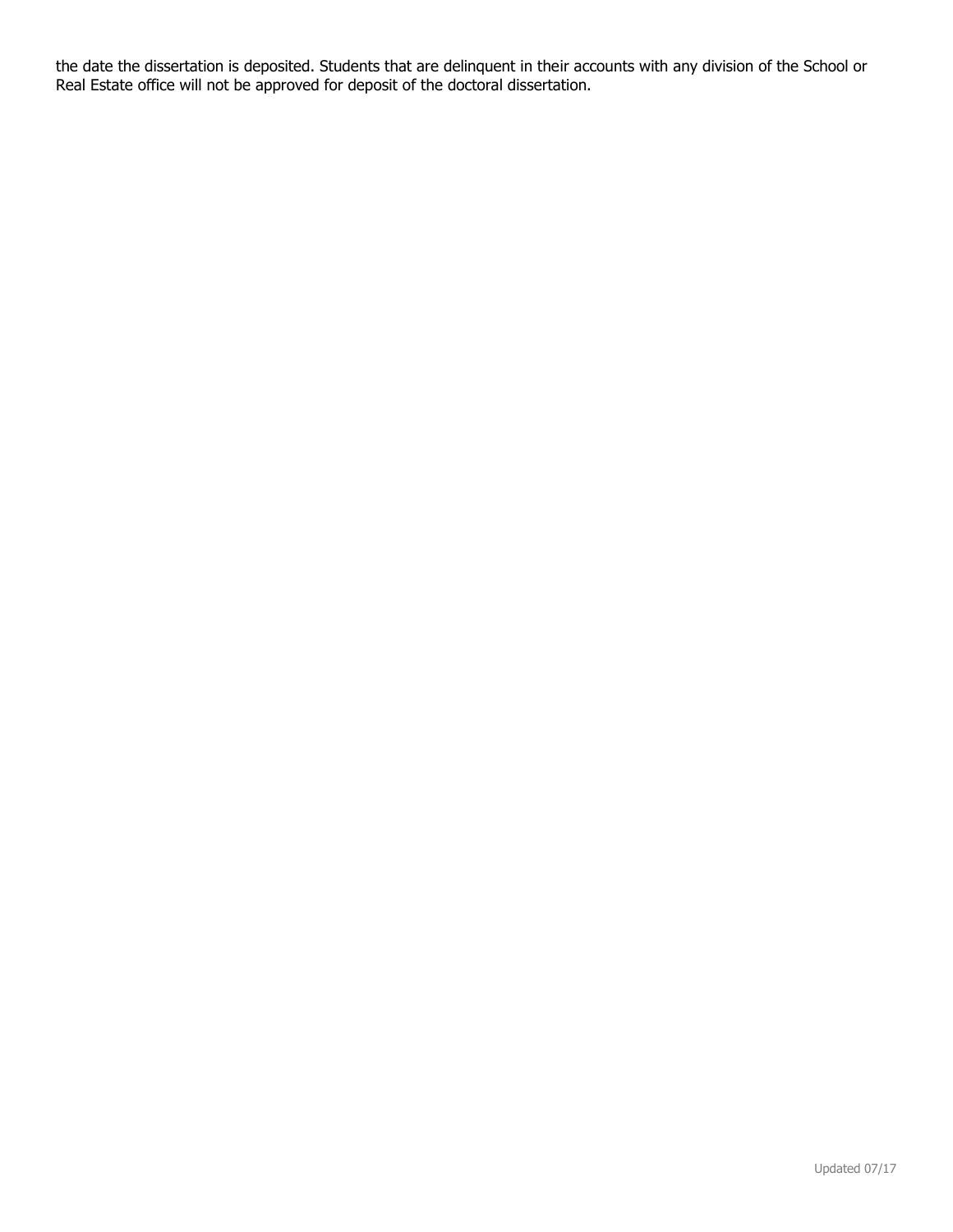#### **Sample Title Page**

[Title]

by

[Author Name]

A dissertation submitted to the Graduate Faculty of the Graduate School of Biomedical Sciences, [Biomedical Sciences/Neuroscience] Doctoral Program, in partial fulfillment of the requirements for the degree of Doctor of Philosophy, Icahn School of Medicine at Mount Sinai

[year degree awarded]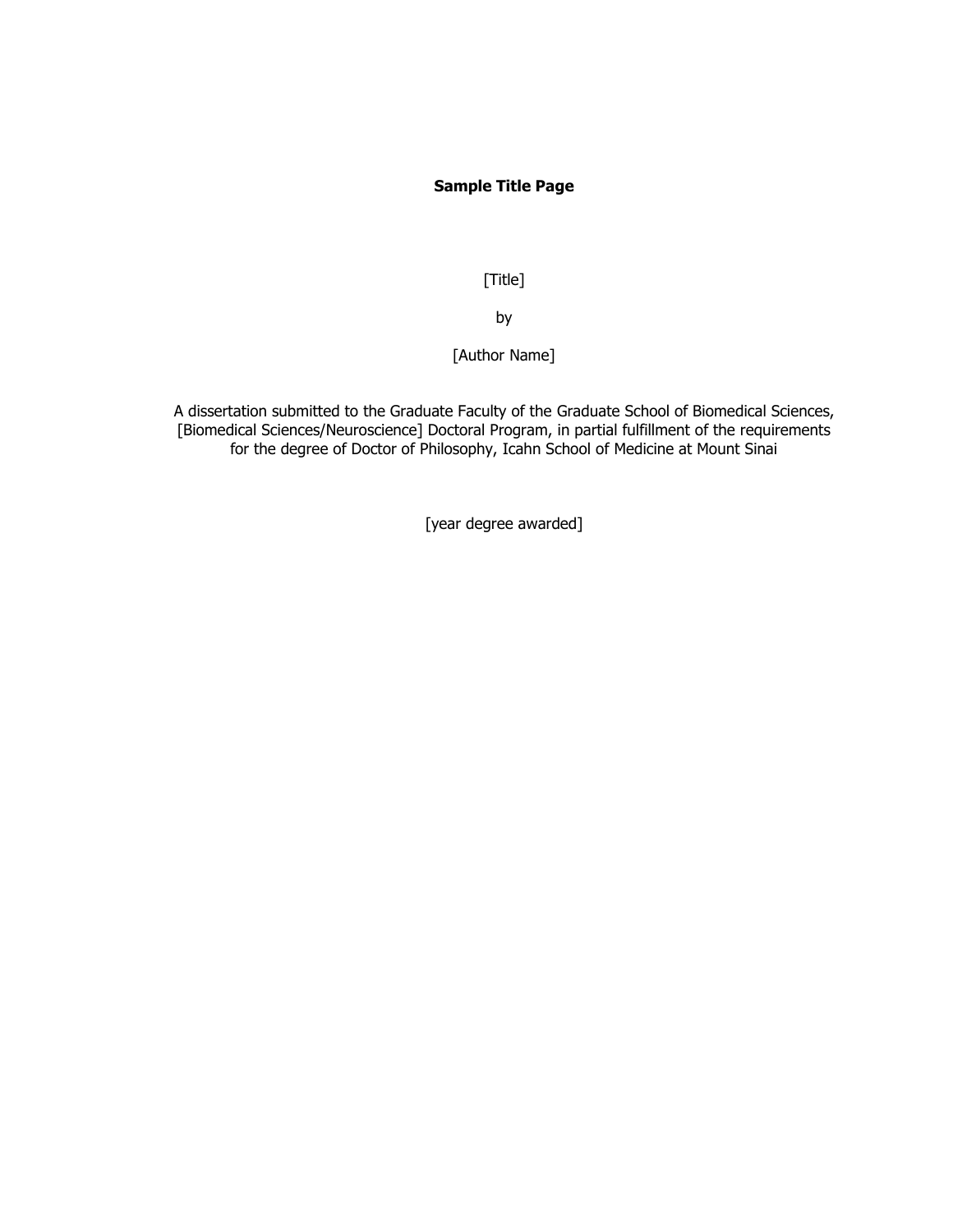## **Sample Copyright Page**

[year degree awarded]

[Author Name]

All Rights Reserved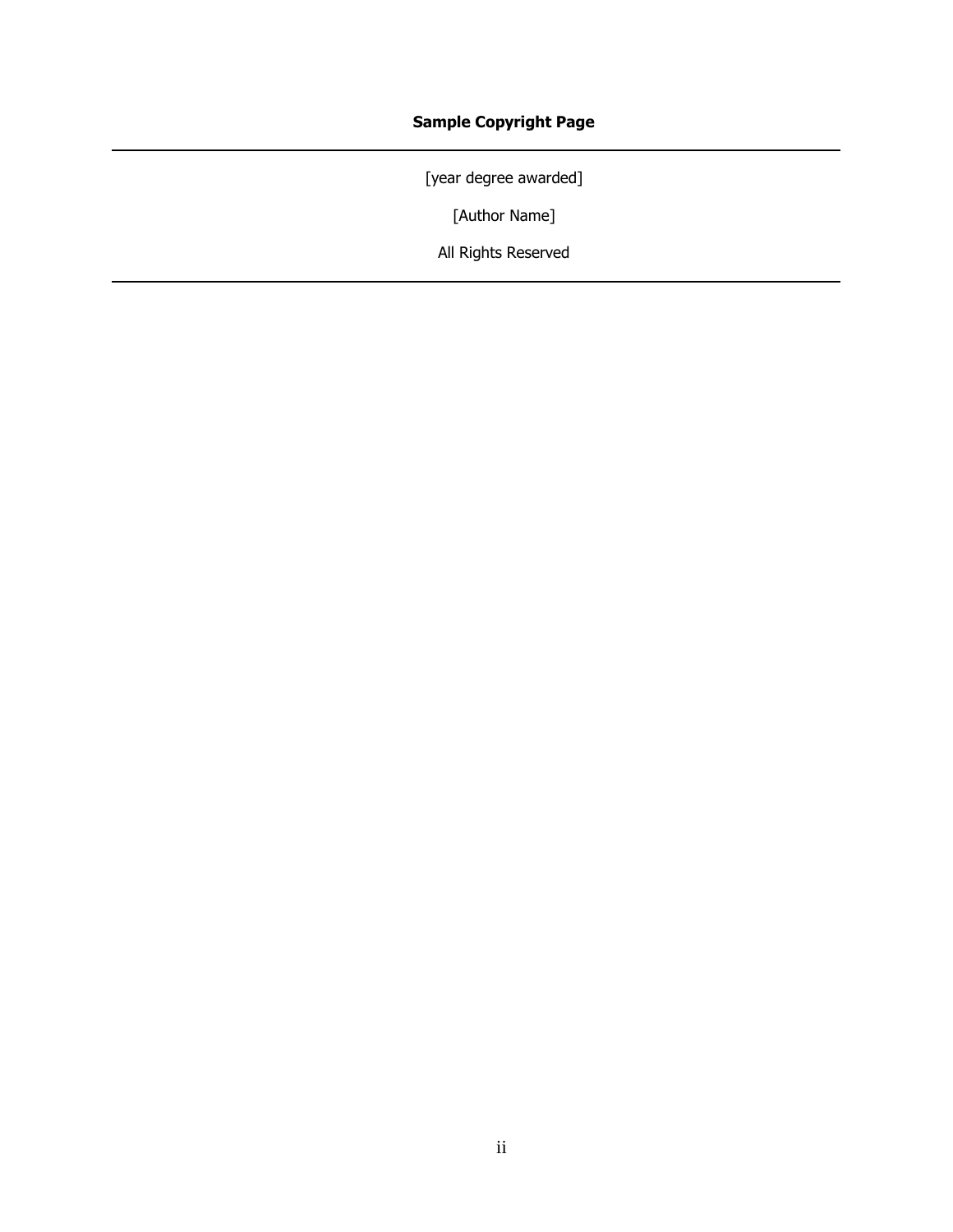#### **Sample Approval Page**

This manuscript has been read and accepted by the Graduate Faculty of the Graduate School of Biomedical Sciences, in satisfaction of the dissertation requirement for the degree of Doctor of Philosophy.

| [signature]                         |      |
|-------------------------------------|------|
| Dissertation Advisor - [Typed Name] | Date |
|                                     |      |

[signature] Dean – [Typed Name] Date

[typed name of other members of the Dissertation Committee]

[typed name of other members of the Dissertation Committee]

[typed name of other members of the Dissertation Committee]

Icahn School of Medicine at Mount Sinai